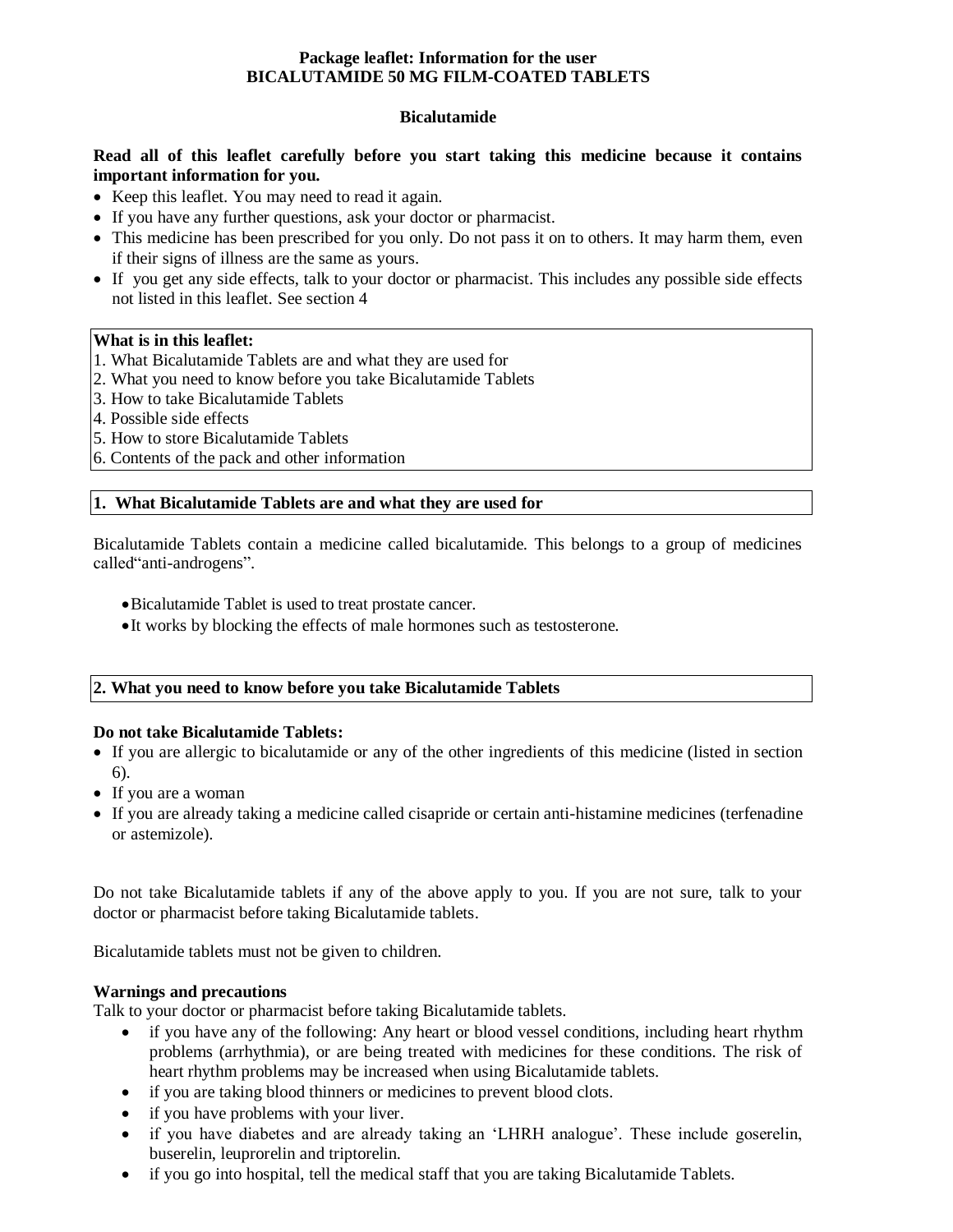if you are taking Bicalutamide Tablets, you and/or your partner should use birth control while you are taking Bicalutamide Tablets and for 130 days after stopping Bicalutamide Tablets. Talk to your doctor if you have any questions about birth control.

# **Other medicines and Bicalutamide tablets:**

Tell your doctor or pharmacist if you are taking, have recently taken or might take any other medicines. This includes medicines obtained without a prescription and herbal medicines. This is because Bicalutamide tablets can affect the way other medicines work. Also some other medicines can affect the way Bicalutamide tablets works.

Do not take Bicalutamide tablets if you are already taking any of the following medicines:

- Cisapride (used for some types of indigestion).
- Certain anti-histamine medicines (terfenadine or astemizole).

Bicalutamide tablets might interfere with some medicines used to treat heart rhythm problems (e.g. quinidine, procainamide, amiodarone and sotalol) or might increase the risk of heart rhythm problems when used with some other drugs(e.g. methadone (used for pain relief and part of drug addiction detoxification), moxifloxacin (an antibiotic), antipsychotics used for serious mental illnesses).

Also, tell your doctor or pharmacist if you are taking any of the following medicines e.g. warfarin. Blood thinners or medicines to prevent blood clots.:

- Medicines taken by mouth to prevent blood clots (oral anti-coagulants).
- Ciclosporin (to suppress your immune system)
- Cimetidine (for stomach problems)
- Ketoconazole (to treat infections caused by a fungus)
- Calcium channel blockers (to treat high blood pressure or some heart condition)

# **Pregnancy, breast-feeding and fertility**

Bicalutamide Tablets must not be taken by women, including pregnant women or mothers who are breast-feeding their babies.

Bicalutamide Tablets may have an effect on male fertility which could be reversible.

# **Driving and using machines:**

Bicalutamide Tablets are not likely to affect you being able to drive or use any tools or machines. However, if you feel sleepy take care with these activities.

# **Bicalutamide Tablets contains lactose**

Bicalutamide Tablets contains lactose monohydrate, which is a type of sugar. If you have been told by your doctor that you have an intolerance to some sugars, contact your doctor before taking this medicinal product.

# **3. How to take Bicalutamide Tablets**

Always take this medicine exactly as your doctor has told you. Check with your doctor or pharmacist if you are not sure.

- The recommended dose for an adult is one tablet each day.
- Swallow the tablet whole with a drink of water.
- Try to take your tablet at the same time each day.
- Do not stop taking this medicine even if you feel well, unless your doctor tells you to.

# **If you take more Bicalutamide Tablets than you should**

If you take more Bicalutamide Tablets than prescribed by your doctor talk to a doctor or go to a hospital straight away.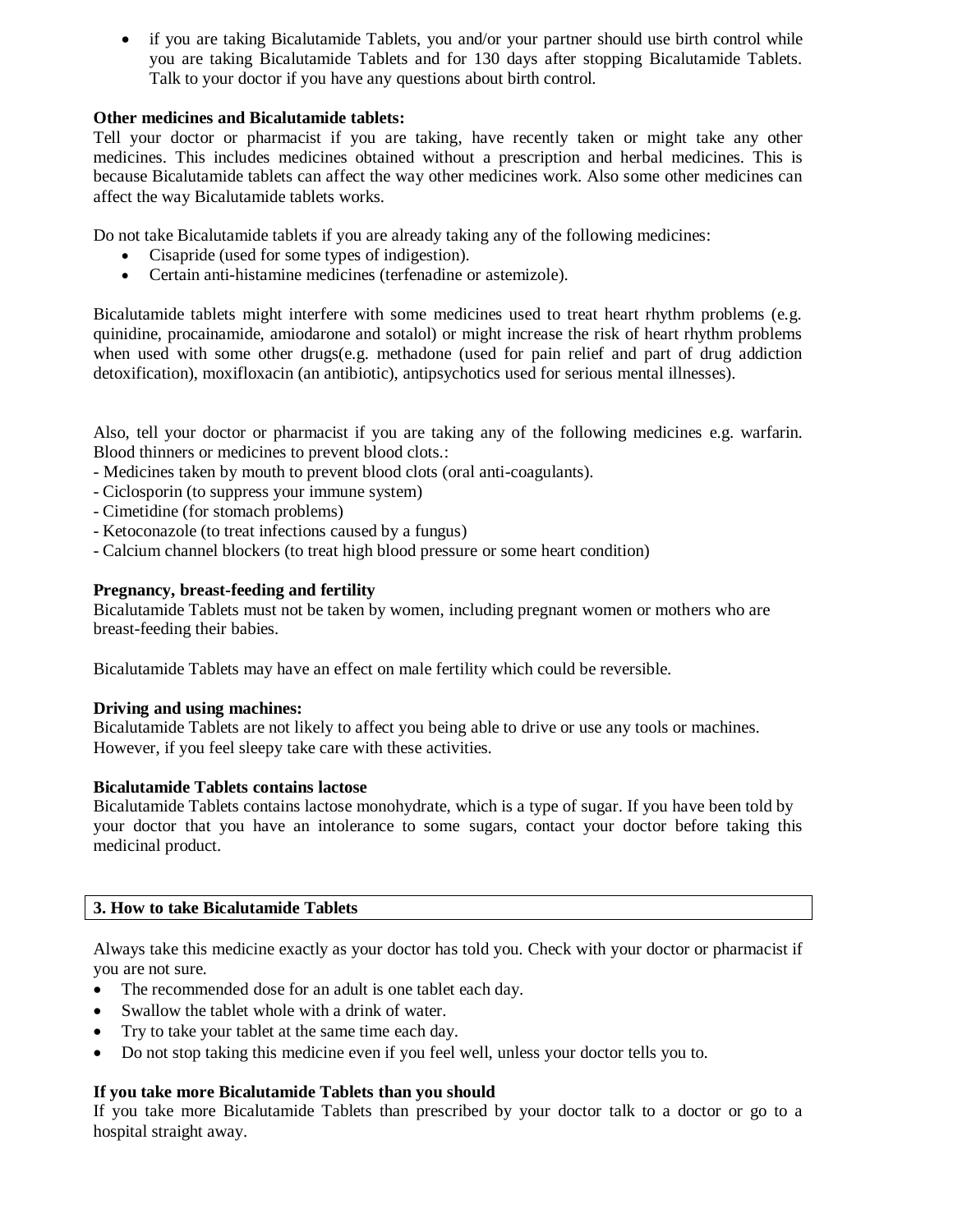# **If you forget to take Bicalutamide Tablets**

- If you forget to take a dose, skip the missed dose and take the next dose as usual.
- Do not take a double dose (two doses at the same time) to make up for a forgotten dose.

If you have any further questions on the use of this medicine, ask your doctor or pharmacist or nurse.

### **4. Possible side effects**

Like all medicines, this medicine can cause side effects, although not everybody gets them.

### **Allergic reactions:**

### These are **uncommon (may affect up to 1 in 100 people)**.

The symptoms can include sudden onset of:

- Rash, itching or hives on the skin.
- Swelling of the face, lips, tongue, throat or other parts of the body.
- Shortness of breath, wheezing or trouble breathing.

If this happens to you, see a doctor straight away.

# **Also tell your doctor straight away if you notice any of the following: Very common (may affect more than 1 in 10 people):**

- Pain in your abdomen.
- Blood in your urine.

# **Common (may affect up to 1 in 10 people):**

 Yellowing of the skin or whites of your eyes (jaundice). These may be signs of liver problems or in rare cases (may affect up to 1 in 1,000 people) liver failure.

### **Uncommon (may affect up to 1 in 100 people):**

 Serious shortness of breath or shortness of breath which suddenly gets worse. This may be with a cough or high temperature (fever). These may be signs of an inflammation of the lungs called 'interstitial lung disease'.

# **Not known (frequency cannot be estimated from the available data):**

Changes in ECG (QT prolongation).

# **Other possible side effects:**

# **Very common (may affect more than 1 in 10 people)**

- Low levels of red blood cells (anaemia). This may make you feel tired or look pale.
- Dizziness.
- Swelling and tenderness of your breasts.
- Feeling weak.
- Hot flushes.
- Constination.
- Feeling sick (nausea).
- Swelling.

# **Common (may affect up to 1 in 10 people)**

- Loss of appetite.
- Indigestion.
- Wind (flatulence).
- Weight gain.
- Itching.
- Dry skin.
- Skin rash.
- Being unable to get an erection (impotence).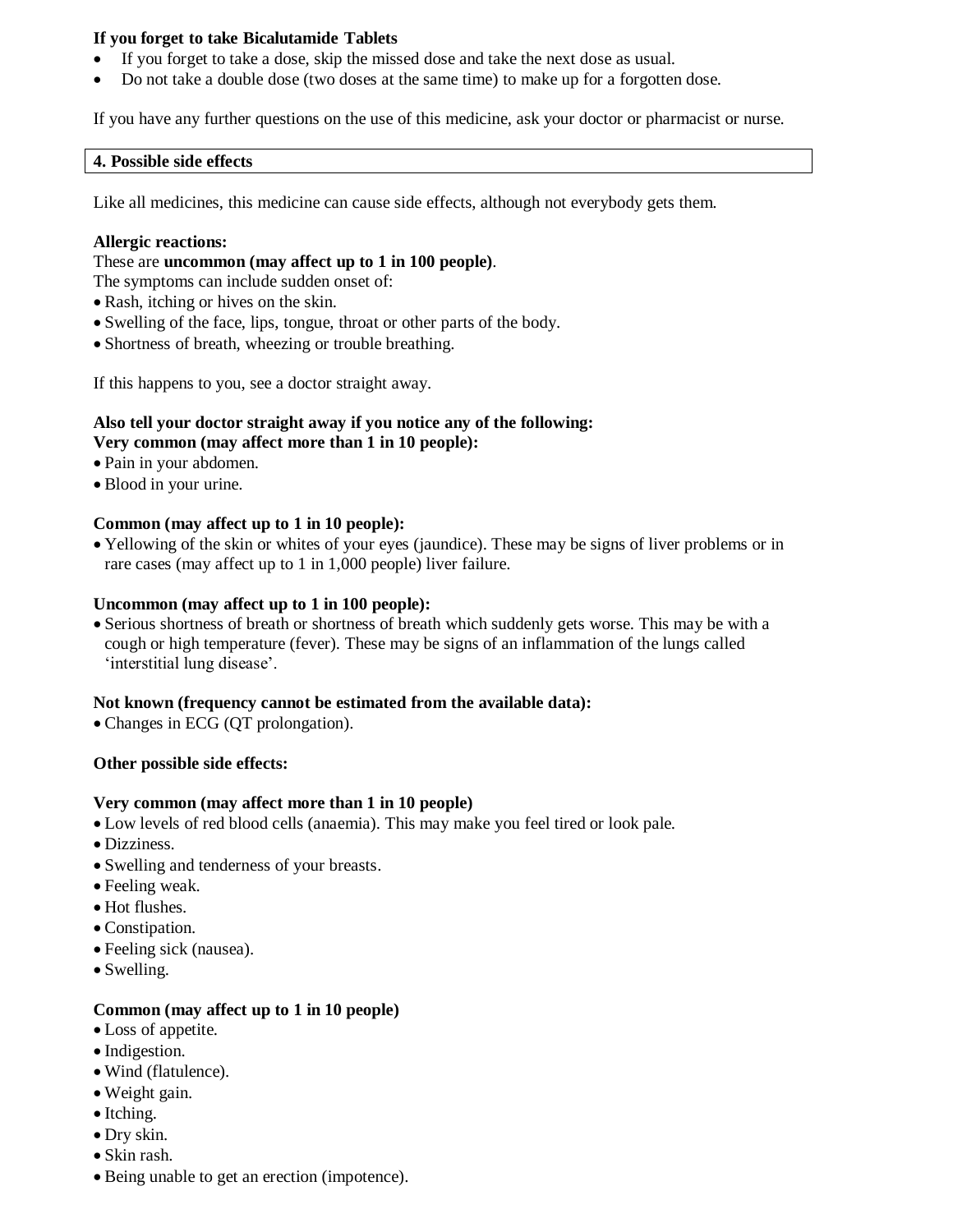- Reduced sex drive.
- Depression.
- Feeling sleepy.
- Hair loss.
- Hair re-growth or growth of extra hair.
- Chest pain.
- Reduced heart function.
- Heart attack.

# **Rare (may affect up to 1 in 1,000 people)**

• Increased skin sensitivity to sunlight.

Your doctor may do blood tests to check for any changes to your blood. Do not be concerned by this list of possible side effects. You may not get any of them.

# **Reporting of side effects**

If you get any side effects, talk to your doctor, pharmacist or nurse. This includes any possible side effects not listed in this leaflet. You can also report side effects directly via HPRA Pharmacovigilance, Earlsfort Terrace, IRL - Dublin 2; Tel: +353 1 6764971; Fax: +353 1 6762517. Website: www.hpra.ie; E-mail: medsafety@hpra.ie. By reporting side effects you can help provide more information on the safety of this medicine.

### **5. How to store Bicalutamide Tablets**

- This medicinal product does not require any special storage conditions
- Keep out of the sight and reach of children.
- Do not use Bicalutamide Tablets after the expiry date which is stated on the Carton and blister (EXP). The expiry date refers to the last day of that month e.g. mm/yyyy.
- Do not throw away any medicines via wastewater or household waste. Ask your pharmacist how to throw away medicines you no longer use. These measures will help protect the environment.

# **6. Contents of the pack and other information**

# **What Bicalutamide Tablets contains:**

The active substance is Bicalutamide. Each film-coated tablet contains 50mg of bicalutamide. Excipients: Tablet core: lactose monohydrate sodium starch glycolate (Type A) povidone K-30 magnesium stearate. Film coat: Hypromellose E5 titanium dioxide E171 Macrogol 400.

# **What Bicalutamide Tablets looks like and content of the pack:**

Bicalutamide 50 mg film-coated Tablet is a white to off white, round biconvex, film-coated tablets debossed 'B 50' on one side and plain on other side.